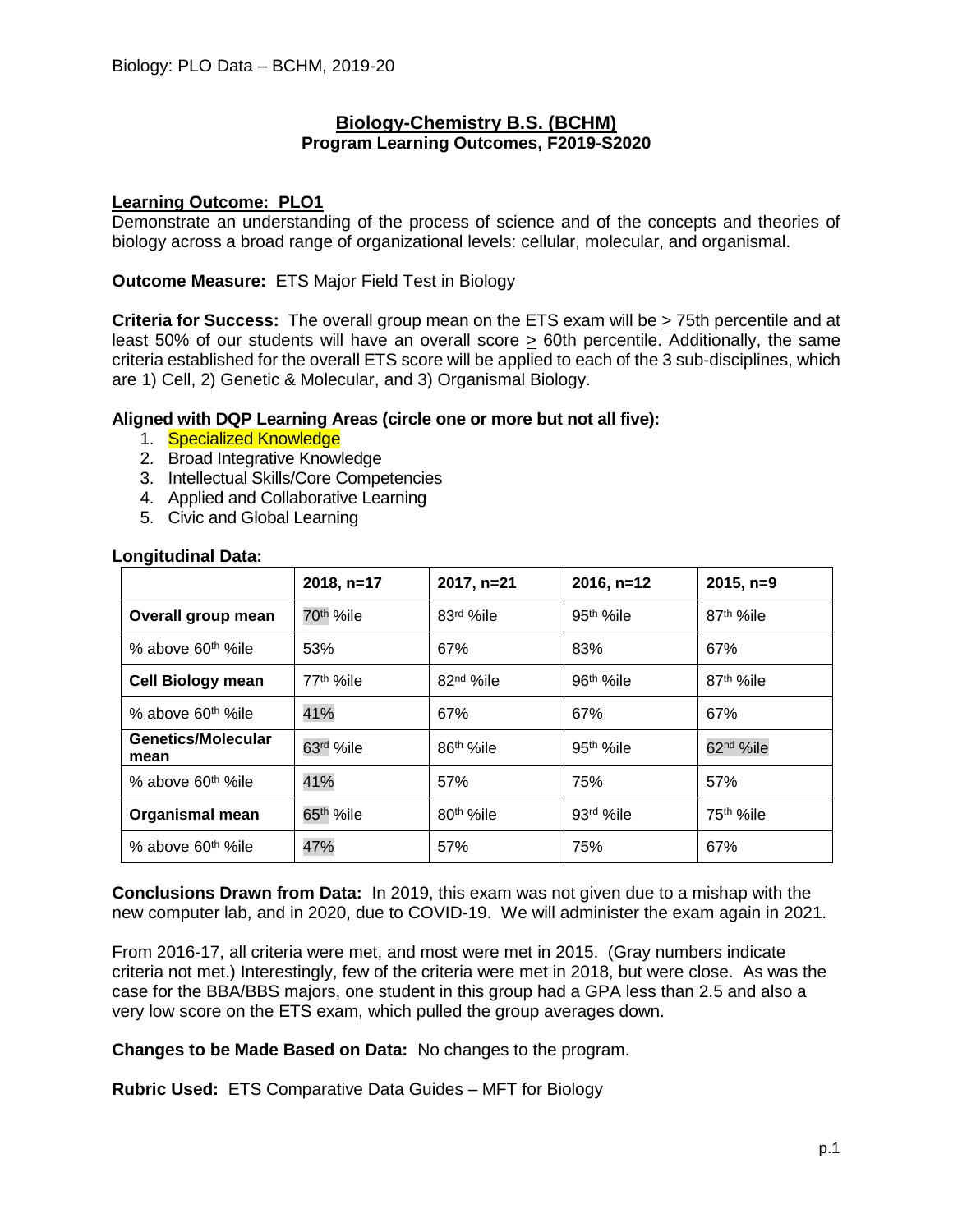Apply key concepts and principles in quantitative analysis, biochemistry, bioinorganic chemistry, organic chemistry, and physical chemistry (thermodynamics and kinetics).

**Outcome Measure:** ETS Major Field Test in Chemistry and Senior Exit Survey

**Criteria for Success:** The overall group mean on each subsection of the ETS exam (Analytical, Biochemistry, Inorganic, Organic, Physical) will be at or above the 50<sup>th</sup> percentile. At least 80% of students surveyed will feel prepared or better in meeting this PLO.

## **Aligned with DQP Learning Areas (circle one or more but not all five):**

- 1. Specialized Knowledge
- 2. Broad Integrative Knowledge
- 3. Intellectual Skills/Core Competencies
- 4. Applied and Collaborative Learning
- 5. Civic and Global Learning

#### **Longitudinal Data:**

| <b>ETS - MFT Chemistry</b> | 2019, n=12            | 2018, n=17            | 2017, n=20            | $2016, n=11$           | 2015, n=7**            |
|----------------------------|-----------------------|-----------------------|-----------------------|------------------------|------------------------|
| Overall group mean         | 47 <sup>th</sup> %ile | $59th$ %ile           | $65th$ %ile           | 75 <sup>th %</sup> ile | 87 <sup>th %</sup> ile |
| Analytical mean            | 49 <sup>th</sup> %ile | 54 <sup>th</sup> %ile | 56 <sup>th</sup> %ile | 78 <sup>th %</sup> ile | 81 <sup>st</sup> %ile  |
| Biochemistry mean          |                       |                       |                       |                        |                        |
| Inorganic mean             | 40 <sup>th</sup> %ile | $55th$ %ile           | 52 <sup>nd</sup> %ile | 75 <sup>th %</sup> ile | 85 <sup>th</sup> %ile  |
| Organic mean               | 44 <sup>th</sup> %ile | $64th$ %ile           | $60th$ %ile           | $71st$ %ile            | 83rd %ile              |
| Physical mean              | 52 <sup>nd</sup> %ile | 58 <sup>th</sup> %ile | 70 <sup>th</sup> %ile | 78 <sup>th</sup> %ile  | 91 <sup>st</sup> %ile  |

\*ETS-MFT not administered in spring 2020 due to COVID-19.

\*\*Only includes BCHM majors who took Chemistry Senior Seminar.

| <b>Senior Exit Survey*</b>                                                       | 2019<br>$n=8$ | 2017<br>$n = 11$ | 2016<br>$n=7$ | 2015<br>$n=7$ |
|----------------------------------------------------------------------------------|---------------|------------------|---------------|---------------|
| % feel prepared or better in quantitative analysis                               | 100%          | 100%             | 100%          | 100%          |
| % feel prepared or better in biochemistry                                        | 100%          | 100%             | 100%          | 86%           |
| % feel prepared or better in bioinorganic chemistry                              | 100%          | 100%             | 100%          | 100%          |
| % feel prepared or better in organic chemistry                                   | 100%          | 100%             | 86%           | 100%          |
| % feel prepared or better in physical chemistry<br>(thermodynamics and kinetics) | 100%          | 100%             | 57%           | 86%           |

\*Senior exit survey not administered in Chemistry Senior Seminar during spring 2018 and spring 2020 (COVID-19).

**Conclusions Drawn from Data:** When looking at the data we see that in every case from 2015  $-2018$ , our students exceeded the 50<sup>th</sup> percentile. In 2019, the 50<sup>th</sup> percentile criteria for success was met for Physical Chemistry, but not Analytical, Inorganic, and Organic. We have not yet been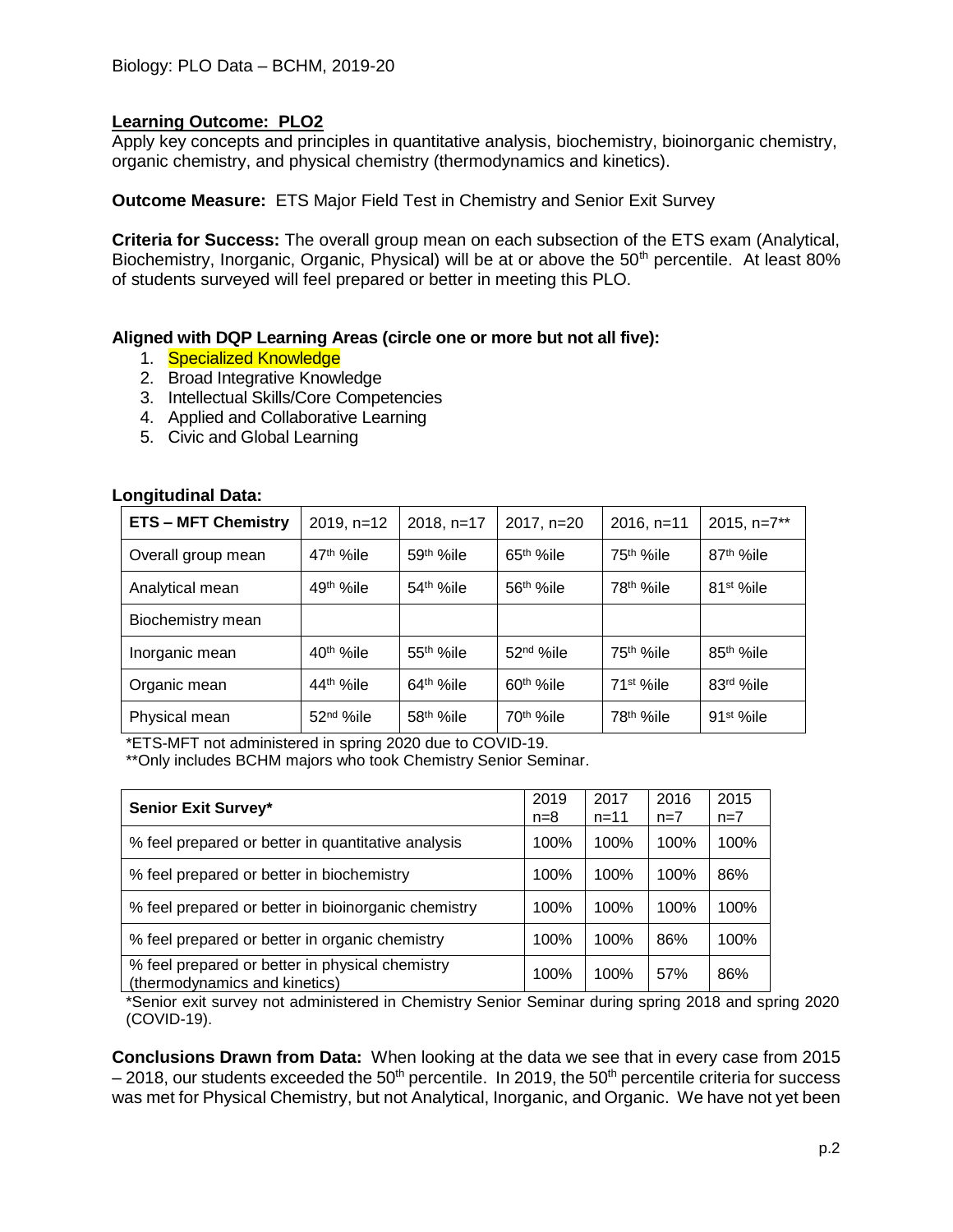able to collect data in Biochemistry from the MFT-ETS because this requires ETS to analyze the exams further and report back on this score. The student surveys from 2015 – 2019, yield positive results in each category except for physical chemistry in 2016.

**Changes to be Made Based on Data:** We will try to obtain data from the ETS on the biochemistry scores in the future. We will also keep an eye on student survey responses to feeling prepared in physical chemistry in future years to ensure we are not observing a downward trend.

**Rubric Used:** ETS Comparative Data Guides – MFT for Chemistry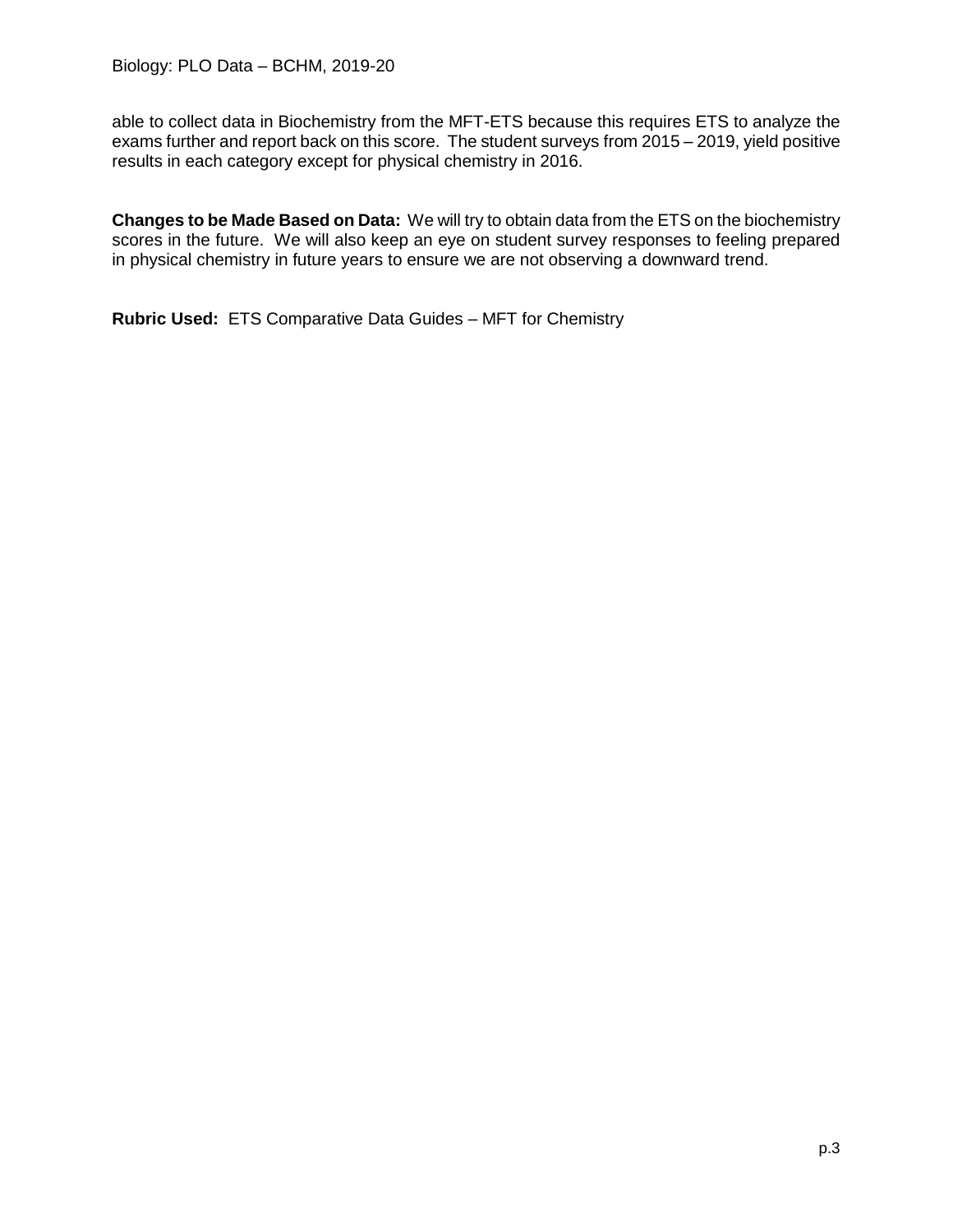Use standard instrumentation and laboratory equipment to conduct scientific experiments and perform chemical characterization and analyses.

**Outcome Measure:** Faculty laboratory instructors' observation of students' use of various standard instruments in different courses (see below) and Senior Exit Survey.

GC: Chemistry 2096 (Organic Chemistry II) IR: Chemistry 2096 (Organic Chemistry II) UV-vis: CHE3025 (Physical Chemistry I)

**Criteria for Success:** At least 80% of students will be able to use each of the various instruments with little or no guidance. At least 80% of students surveyed will feel prepared or better in meeting this PLO.

#### **Aligned with DQP Learning Areas (circle one or more but not all five):**

- 1. Specialized Knowledge
- 2. Broad Integrative Knowledge
- 3. Intellectual Skills/Core Competencies
- 4. **Applied and Collaborative Learning**
- 5. Civic and Global Learning

| % students able to<br>use instrument with<br>little or no guidance | 2019-2020                    | 2018-2019         | 2017-2018         | 2016-2017          | 2015-2016       |
|--------------------------------------------------------------------|------------------------------|-------------------|-------------------|--------------------|-----------------|
| GC CHE304                                                          | 100%<br>COVID-19<br>$(n=18)$ |                   | 96.6%<br>$(n=29)$ | 100.0%<br>$(n=16)$ | $93.8\%$ (n=16) |
| IR CHE304                                                          | COVID-19                     | 57.9%<br>$(n=19)$ | 96.6%<br>$(n=29)$ | $93.8\%$ (n=16)    | 88.9% (n=18)    |
| UV-vis CHE325                                                      | COVID-19                     | 91.7%<br>$(n=12)$ | 100%<br>$(n=22)$  | $100\%$ (n=21)     | $100\%$ (n=11)  |

#### **Longitudinal Data:**

| Senior Exit Survey*       | $2019, n=8$ | $12017, n=11$ | $\vert$ 2016, n=11 | $\mid$ 2015. n=7 |  |
|---------------------------|-------------|---------------|--------------------|------------------|--|
| % feel prepared or better | 100%        | 100%          | 100%               | 100%             |  |

\*Senior exit survey not administered in Chemistry Senior Seminar during spring 2018 and spring 2020 (COVID-19).

**Conclusions Drawn from Data:** Direct assessment using the rubric began in 2015-2016 because this PLO was modified at the end of 2014-2015. The criteria for success were met on all three instruments that were assessed (GC, IR, UV-vis) in 2015-2016 through 2017-2018. In 2018-2019, the criteria for success was met for GC and UV-vis, but not IR. Indirect measures indicate we are successful in this PLO.

**Changes to be Made Based on Data:** We will continue to assess the use of the various instruments.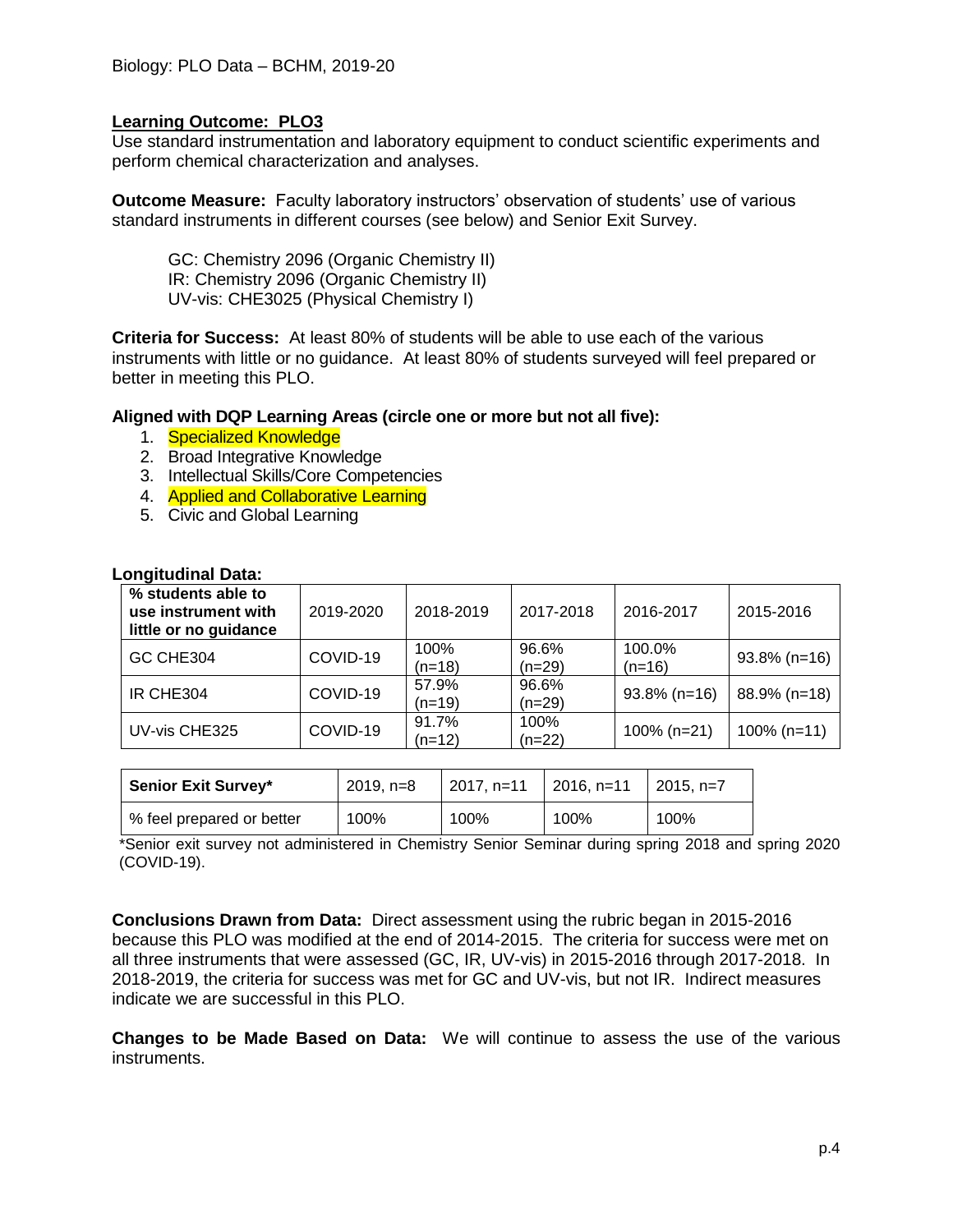| <b>Instrument</b>   |                                             | 3                                                  |                                             |                                                    |
|---------------------|---------------------------------------------|----------------------------------------------------|---------------------------------------------|----------------------------------------------------|
| <b>GC (CHE2096)</b> | Able to use                                 | Able to use                                        | Able to use                                 | Unable to use                                      |
|                     | instrument                                  | instrument with                                    | instrument with                             | instrument even                                    |
|                     | independently.                              | little guidance.                                   | quidance.                                   | with guidance.                                     |
| <b>IR (CHE2096)</b> | Able to use                                 | Able to use                                        | Able to use                                 | Unable to use                                      |
|                     | instrument                                  | instrument with                                    | instrument with                             | instrument even                                    |
|                     | independently.                              | little guidance.                                   | quidance.                                   | with guidance.                                     |
| UV-vis<br>(CHE3025) | Able to use<br>instrument<br>independently. | Able to use<br>instrument with<br>little guidance. | Able to use<br>instrument with<br>quidance. | Unable to use<br>instrument even<br>with guidance. |

**Rubric Used:** The following scale will be used.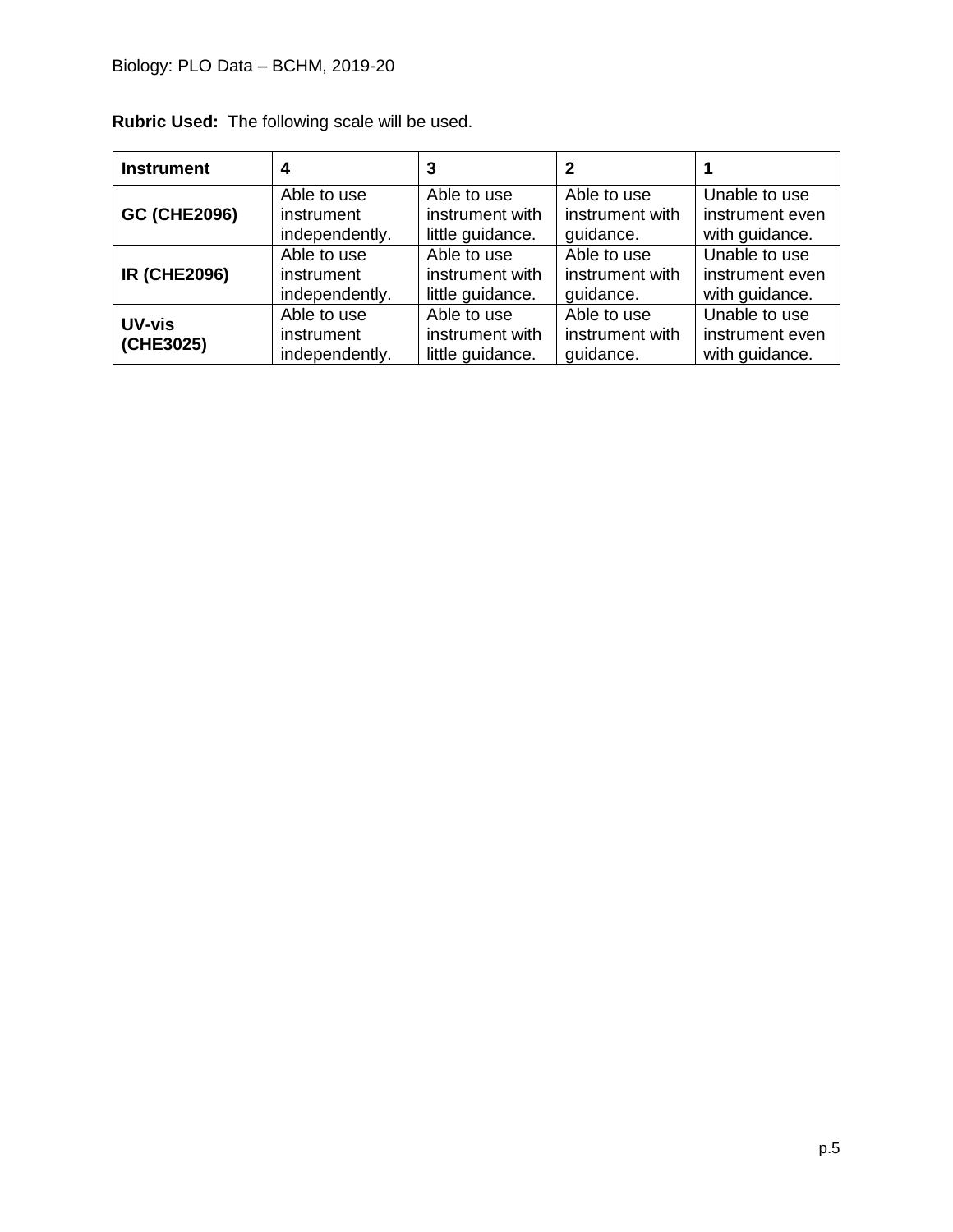Participate in the life of the Biology and/or Chemistry Department by involvement in one or more of the following areas: research, biology and/or chemistry clubs, and/or various positions of responsibility serving as graders, tutors, stockroom workers and/or teaching assistants.

**Outcome Measure:** Self-reported data of participation and Senior Exit Survey

**Criteria for Success:** At least 80% of our students will participate in one or more department related activities (research, science clubs, positions of responsibility) during their time at PLNU. At least 80% of students surveyed will feel prepared or better in meeting this PLO.

#### **Aligned with DQP Learning Areas (circle one or more but not all five):**

- 1. Specialized Knowledge
- 2. Broad Integrative Knowledge
- 3. Intellectual Skills/Core Competencies
- 4. **Applied and Collaborative Learning**
- 5. Civic and Global Learning

#### **Longitudinal Data:**

|          | <b>Number of students</b><br>responding of total | % participated<br>in life of dept | <b>Criteria</b><br>met? | <b>Notes</b>             |
|----------|--------------------------------------------------|-----------------------------------|-------------------------|--------------------------|
| Sp 2020  | <b>NA</b>                                        | <b>NA</b>                         | <b>NA</b>               | Survey not given (Covid) |
| Sp 2019  | 8 of 9                                           | 89%                               | Yes                     |                          |
| Sp 2018  | <b>NA</b>                                        | <b>NA</b>                         | <b>NA</b>               | Survey not given         |
| Sp 2017  | 20 of 20                                         | 100%                              | Yes                     |                          |
| Sp 2016* | 9 of 12                                          | 75%                               | Almost                  |                          |
| Sp 2015  | 15 of 16                                         | 94%                               | Yes                     |                          |

| <b>Senior Exit Survey*</b> |      | 2019, n=8 $\vert$ 2017, n=11 $\vert$ 2016, n=11 $\vert$ 2015, n=7 |      |      |  |
|----------------------------|------|-------------------------------------------------------------------|------|------|--|
| % feel prepared or better  | 100% | 100%                                                              | 100% | 100% |  |

\*Senior exit survey not administered in Chemistry Senior Seminar during spring 2018 and spring 2020 (COVID-19).

**Conclusions Drawn from Data:** The BCHM majors are participating in the life of the department.

**Changes to be Made Based on Data:** No changes to the program.

**Rubric Used:** Not applicable to self-reported data.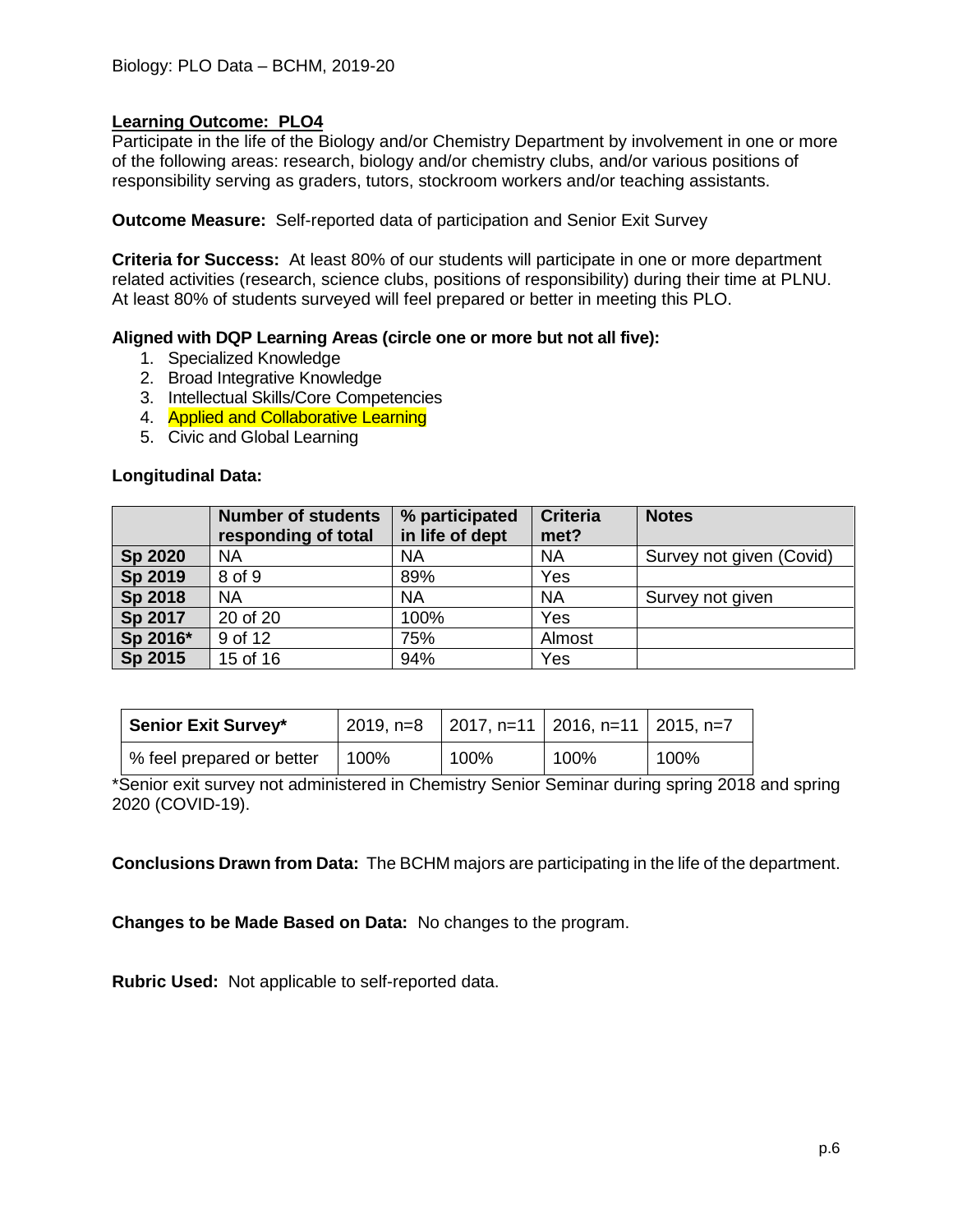Develop a rationally defensible integration of science and faith.

**Outcome Measure:** During their senior year, students will defend the integration of their faith with various scientific topics via a written essay.

**Criteria for Success:** At least 80% of our students will achieve a level of 3 or higher on each area of the science/faith integration essay rubric, which considers both science/faith integration and critical thinking.

## **Aligned with DQP Learning Areas (circle one or more but not all five):**

- 1. Specialized Knowledge
- 2. Broad Integrative Knowledge
- 3. Intellectual Skills/Core Competencies
- 4. Applied and Collaborative Learning
- 5. Civic and Global Learning

#### **Longitudinal Data:**

|          | <b>Number of</b><br><b>students</b> | % scoring 3<br>or above | <b>Criteria</b><br>met? | <b>Notes</b>                           |
|----------|-------------------------------------|-------------------------|-------------------------|----------------------------------------|
| Sp 2020  | 9                                   | 100%                    | Yes                     |                                        |
| Sp 2019  | 8                                   | 100%                    | Yes                     |                                        |
| Sp 2018  | 9                                   | 100%                    | Yes                     |                                        |
| Sp 2017  | 8                                   | 75%                     | Almost                  | criteria met within statistical bounds |
| Sp 2016* | ⌒                                   | 100%                    | Yes                     |                                        |

\*A random sample of students was selected in 2016 and only 2 BCHM majors were in this sample.

**Conclusions Drawn from Data:** The BCHM majors are able to develop a rationally defensible integration of science and faith.

**Changes to be Made Based on Data:** No changes to the program.

**Rubric Used:** See attached.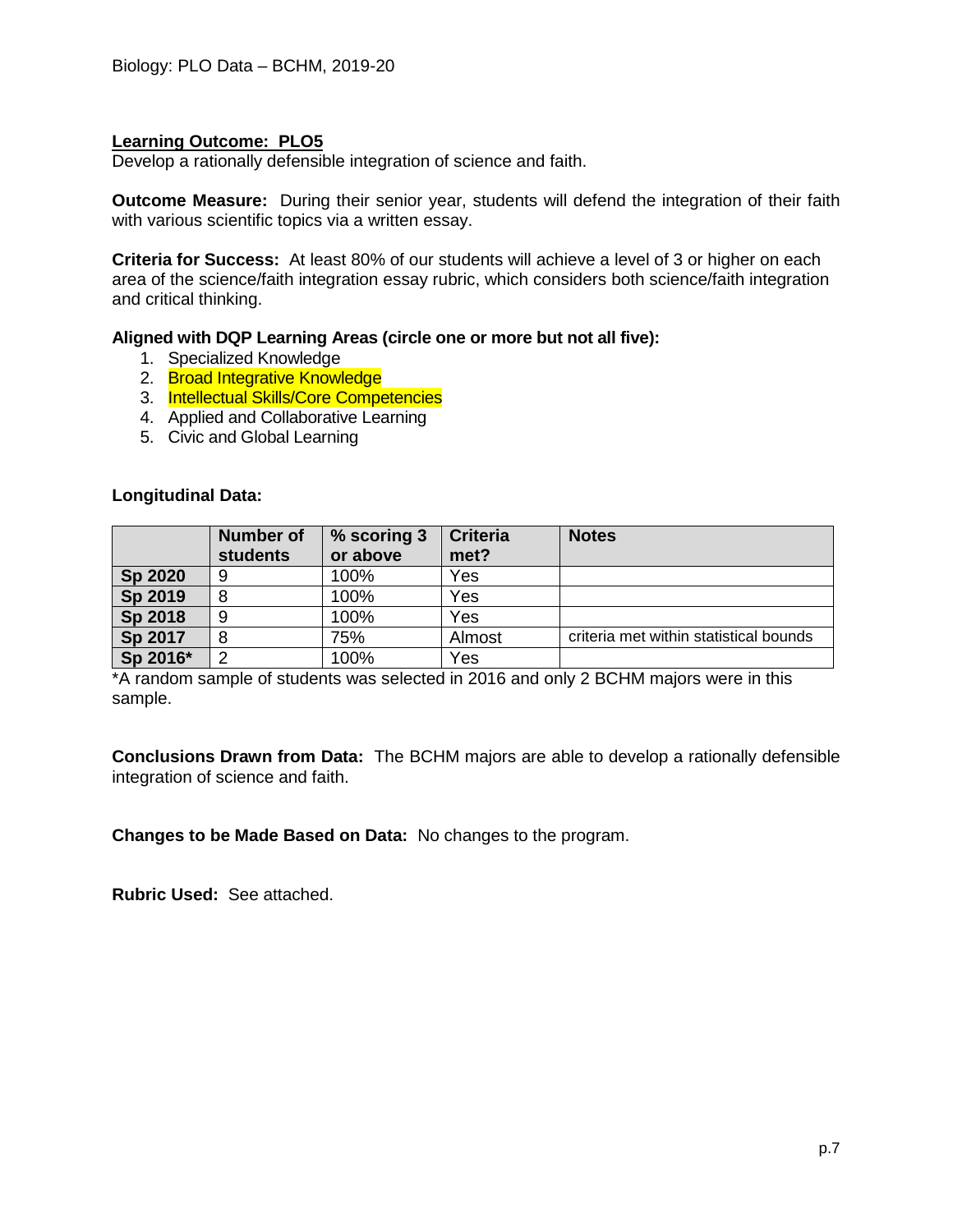| <b>Grading aspect</b>                             |                             | Capstone 4                                                                                                                     | <b>Milestones 3</b>                                     |        | <b>Milestones 2</b>                            | <b>Benchmark</b> 1                                          |
|---------------------------------------------------|-----------------------------|--------------------------------------------------------------------------------------------------------------------------------|---------------------------------------------------------|--------|------------------------------------------------|-------------------------------------------------------------|
| Number of                                         |                             | At least 5 references                                                                                                          | 3-4 references                                          | $\Box$ | 2 or fewer references,                         | No references                                               |
| references<br>$0 - 10$ points                     | $\Box$                      | At least 3 references are journal articles or<br>books.                                                                        | 2 or fewer references are journal<br>articles or books. | $\Box$ | No references are journal articles<br>or books |                                                             |
| <b>Choice of</b><br>references<br>$0 - 15$ points | $\mathcal{L}_{\mathcal{A}}$ | Annotated bibliography includes $1 - 2$<br>sentences describing choice, use, and purpose of<br>each reference (including bias) | Missing 2 of the details                                |        | Missing 3 of the details                       | Little evidence of<br>thought and<br>consideration          |
|                                                   |                             | Particular aspects (chapter, pages, figures) of<br>each source are indicated for which the student<br>anticipates using.       |                                                         |        |                                                | towards the use,<br>purpose, and ideas<br>derived from each |
|                                                   |                             | Sources are of more than one type such as<br>websites, books, and journal articles.                                            |                                                         |        |                                                | source.                                                     |
|                                                   |                             | Credibility of the author is verified                                                                                          |                                                         |        |                                                |                                                             |
|                                                   |                             | References are properly formatted                                                                                              |                                                         |        |                                                |                                                             |
|                                                   |                             | Includes at least one source from an alternate<br>viewpoint, written by an author that holds that<br>viewpoint.                |                                                         |        |                                                |                                                             |

# **BIO 4097 Grading Rubric for** *Integration of Science & Faith* **annotated bibliography (Info Literacy Assign #2) (25 points)**

## **BIO 4097 Grading Rubric for** *Integration of Science & Faith* **outline (25 points)**

| <b>Grading aspect</b>                                                                                | <b>Capstone 4</b>                                                                                                                                                                                                                      | <b>Milestones 3</b>                                                                                                                                                                                                                                                       | <b>Milestones 2</b>                                                                                                                                                                                  | Benchmark 1 |
|------------------------------------------------------------------------------------------------------|----------------------------------------------------------------------------------------------------------------------------------------------------------------------------------------------------------------------------------------|---------------------------------------------------------------------------------------------------------------------------------------------------------------------------------------------------------------------------------------------------------------------------|------------------------------------------------------------------------------------------------------------------------------------------------------------------------------------------------------|-------------|
| Thesis and<br>direction of the<br>paper<br>$0 - 15$ points                                           | Thesis is clear<br>The outline reflects a clear organization of<br>the paragraphs with supporting ideas, as<br>well as reference to how each source will<br>be used.                                                                   | Thesis is somewhat clear<br>Overall organization of outline is<br>somewhat clear                                                                                                                                                                                          | Thesis is unclear<br>No real indication of any thought<br>towards organization of the ideas<br>and supporting evidence within<br>the paper.                                                          | No outline  |
| <b>Ideas</b> and<br>organization of<br>the individual<br>supporting<br>paragraphs<br>$0 - 10$ points | Thoughtful and organized flow of ideas<br>Sub-bullets for each main paragraph /<br>supporting idea show evidence of deep<br>thought about the paper<br>Mention of multiple concepts from PLNU<br>courses that have influenced position | $\Box$<br>Evidence of overall structure, but<br>student has not yet thought deeply<br>about how to put the main ideas<br>together<br>Outline has main ideas, but has few<br>sub-bullets<br>Mention of 1-2 concepts from<br>PLNU courses that have influenced<br>position. | Very little evidence of thought<br>towards organization, main ideas,<br>and structure for the paper.<br>Outline is highly incomplete.<br>No mention of how PLNU<br>courses have influenced position. | No outline  |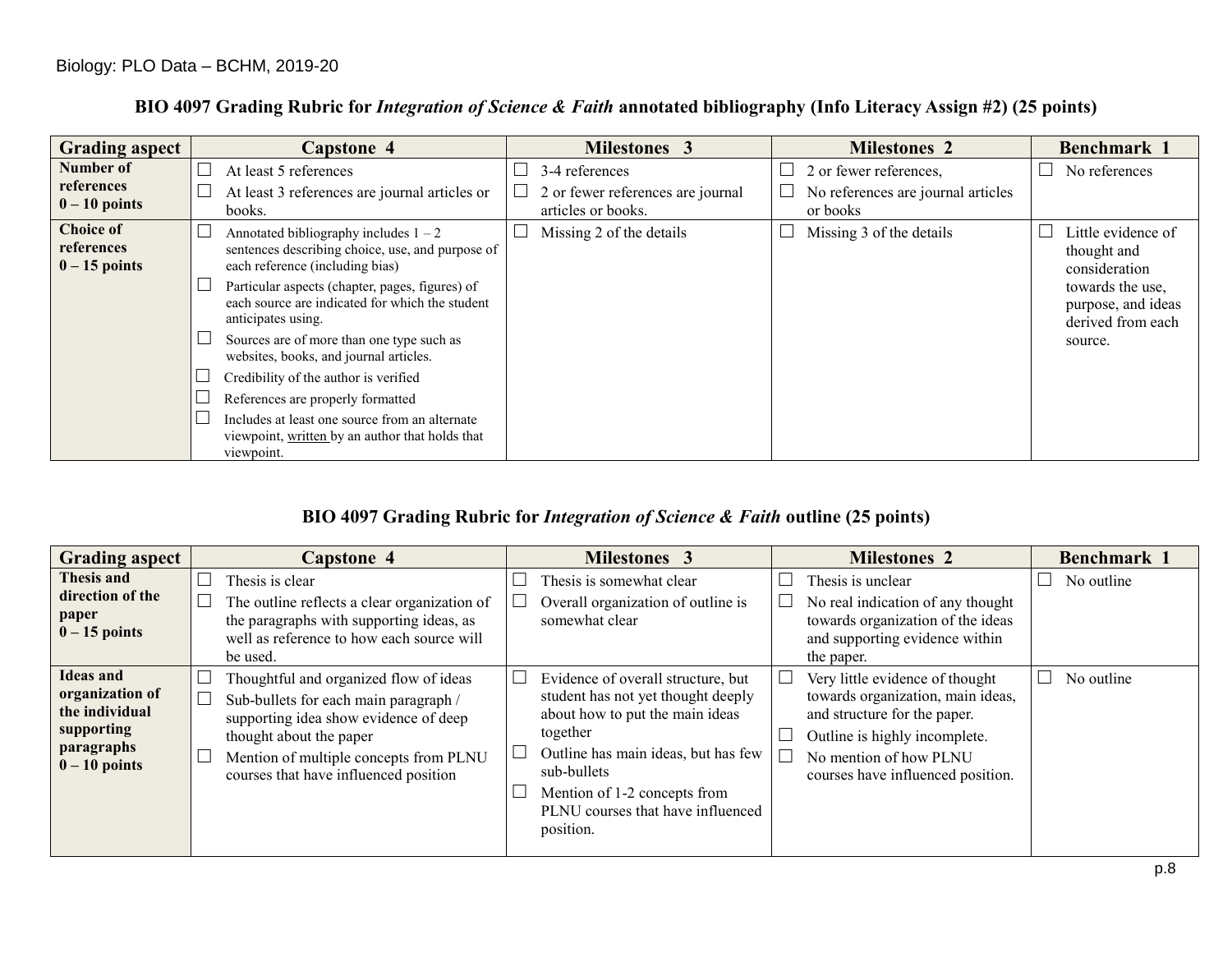| <b>Grading aspect</b>                                                                            | Capstone 4                                                                                                                                                                                                                                                                                                                                                                                                                                                                                                                                                      | Milestone 3                                                  | Milestone 2                                                  | Benchmark 1                                                       |
|--------------------------------------------------------------------------------------------------|-----------------------------------------------------------------------------------------------------------------------------------------------------------------------------------------------------------------------------------------------------------------------------------------------------------------------------------------------------------------------------------------------------------------------------------------------------------------------------------------------------------------------------------------------------------------|--------------------------------------------------------------|--------------------------------------------------------------|-------------------------------------------------------------------|
| <b>Integration of</b><br>science and faith<br>(evolution or<br>creation care)<br>$0 - 20$ points | $\Box$<br>Deep personal reflection is evident<br>$\Box$<br>Question for this assignment was clearly answered<br>$\Box$<br>Clear statement of position.<br>Well-defended position that merges faith and scientific reasoning (note: the<br>$\Box$<br>exact position is not important, but rather the evidence of reflection,<br>understanding, and ability to defend that position)                                                                                                                                                                              | Meets 3 of the<br>criteria for a<br>Capstone 4.<br>Comments: | Meets 2 of the<br>criteria for a<br>Capstone 4.<br>Comments: | Meets 1 or none of<br>the criteria for<br>Capstone 4<br>Comments: |
| <b>Critical Thinking</b><br>$0 - 20$ points                                                      | $\mathbf{L}$<br>Issue is stated clearly & position is well-supported with evidence & sources.<br>$\Box$<br>Alternate position(s) is/are clearly addressed in a manner that flows well<br>with the author's argument<br>Clear arguments against these alternate positions using personal reflection<br>and scientific information<br>Evaluation of altering position(s) demonstrate(s) grace and understanding                                                                                                                                                   | Meets 3 of the<br>criteria for a<br>Capstone 4.<br>Comments: | Meets 2 of the<br>criteria for a<br>Capstone 4.<br>Comments: | Meets 1 or none of<br>the criteria for<br>Capstone 4<br>Comments: |
| <b>Incorporation of</b><br>concepts discussed<br>in PLNU classes<br>$0 - 20$ points              | $\Box$<br>Specific concepts from specific PLNU classes, including science and/or<br>religion classes, are included as part of reflection and defense of position.<br>$\Box$<br>Includes a clear reflection of how the position has changed while at PLNU.<br>If his/her position has not changed, essay still includes a clear explanation of<br>why it did not change, that demonstrates personal reflection.                                                                                                                                                  | Meets 1 of the<br>criteria for a<br>Capstone 4.<br>Comments: |                                                              | Meets none of the<br>criteria for a<br>Capstone 4.<br>Comments:   |
| Written<br>Communication<br>$0 - 20$ points                                                      | No, or very few, grammatical and spelling errors.<br>П<br>Essay flow is excellent with a clear introduction, argumentative reasoning,<br>and a strong conclusion.<br>$\Box$<br>Writing effectively communicates with a coll. sci. audience.<br>Sufficient length to make a good, complete defense $(1200 - 1600$ words)                                                                                                                                                                                                                                         | Meets 3 of the<br>criteria for a<br>Capstone 4.<br>Comments: | Meets 2 of the<br>criteria for a<br>Capstone 4.<br>Comments: | Meets 1 or none of<br>the criteria for<br>Capstone 4<br>Comments: |
| <b>Information</b><br>Literacy<br>$0 - 20$ points                                                | $\Box$<br>Sources are current, authoritative, and relevant to the topic<br>П<br>Communicates, organizes and synthesizes information from sources to<br>achieve a specific purpose, with clarity and depth<br>Use of in-text citations as well as the annotated bibliography<br>$\Box$<br>$\Box$<br>Excellent choice of paraphrasing, summarizing, or quoting to enhance the<br>essay and support the author's argument<br>Distinguishes between common knowledge and ideas requiring attribution<br>Source for the alternate view actually holds that viewpoint | Meets 3 of the<br>criteria for a<br>Capstone 4.<br>Comments: | Meets 2 of the<br>criteria for a<br>Capstone 4.<br>Comments: | Meets 1 or none of<br>the criteria for<br>Capstone 4<br>Comments: |

# **BIO 4097 Grading Rubric for** *Integration of Science & Faith* **Essay (100 points)**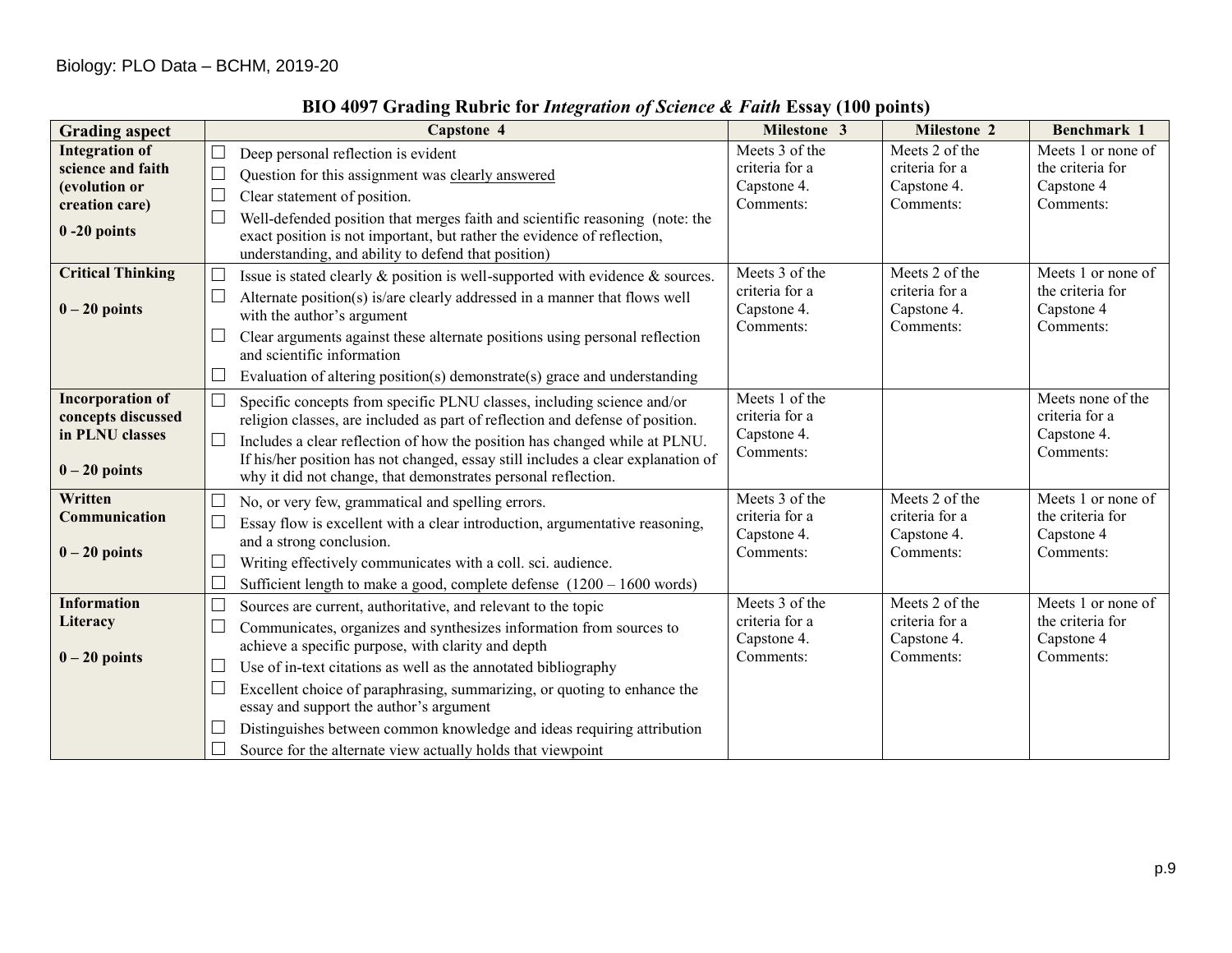Be prepared for post graduate studies or a science-related career.

**Outcome Measure:** Tracking of alumni data regarding their postgraduate education and profession along with Senior Exit Survey.

**Criteria for Success (if applicable):** Success rates for alumni who apply for graduate or professional schools will be >75% and the percentage of graduates who obtain jobs in sciencerelated occupations will be >70%. At least 80% of students surveyed will feel prepared or better in meeting this PLO.

#### **Aligned with DQP Learning Areas (circle one or more but not all five):**

- 1. Specialized Knowledge
- 2. Broad Integrative Knowledge
- 3. Intellectual Skills/Core Competencies
- 4. Applied and Collaborative Learning
- 5. Civic and Global Learning

**Longitudinal Data: (These data are collected every 5 years. Due to the complications of COVID, we will collect these data again in 2022.)** The success rate for alumni who apply to graduate or professional schools has been well over 90% for at least 20 years. For dental, medical, optometry, pharmacy, and veterinary schools, there have been 166 acceptances out of 181 applicants (91.7%) between 2004 – 2014.

- 1) An alumni survey was conducted by the Biology and Chemistry Departments in January 2015 that included graduates from 2004 – 2014. 408 alumni were emailed and 115 responded (28% response rate). The lowest response rate was from the class of 2007 (7%). All other classes had a response rate of 21 – 42%, which is fairly typical of alumni surveys.
- 2) 32 BCHM majors responded (27% response). Of these alumni, 97% are employed or attending school in a Biology or STEM-related field (**criteria met**). 1 is applying to medical school.

| <b>Senior Exit Survey*</b> | 2019, n=8 | 2017, n=11   2016, n=11   2015, n=7 |      |      |
|----------------------------|-----------|-------------------------------------|------|------|
| % feel prepared or better  | 100%      | 100%                                | 100% | 100% |

\*Senior exit survey not administered in Chemistry Senior Seminar during spring 2018 and spring 2020 (COVID-19).

**Conclusions Drawn from Data:** The BCHM majors are successful at obtaining jobs and entering graduate/professional schools.

**Changes to be Made Based on Data:** No changes to program.

**Rubric Used:** Not applicable to self-reported data. Survey instrument is attached.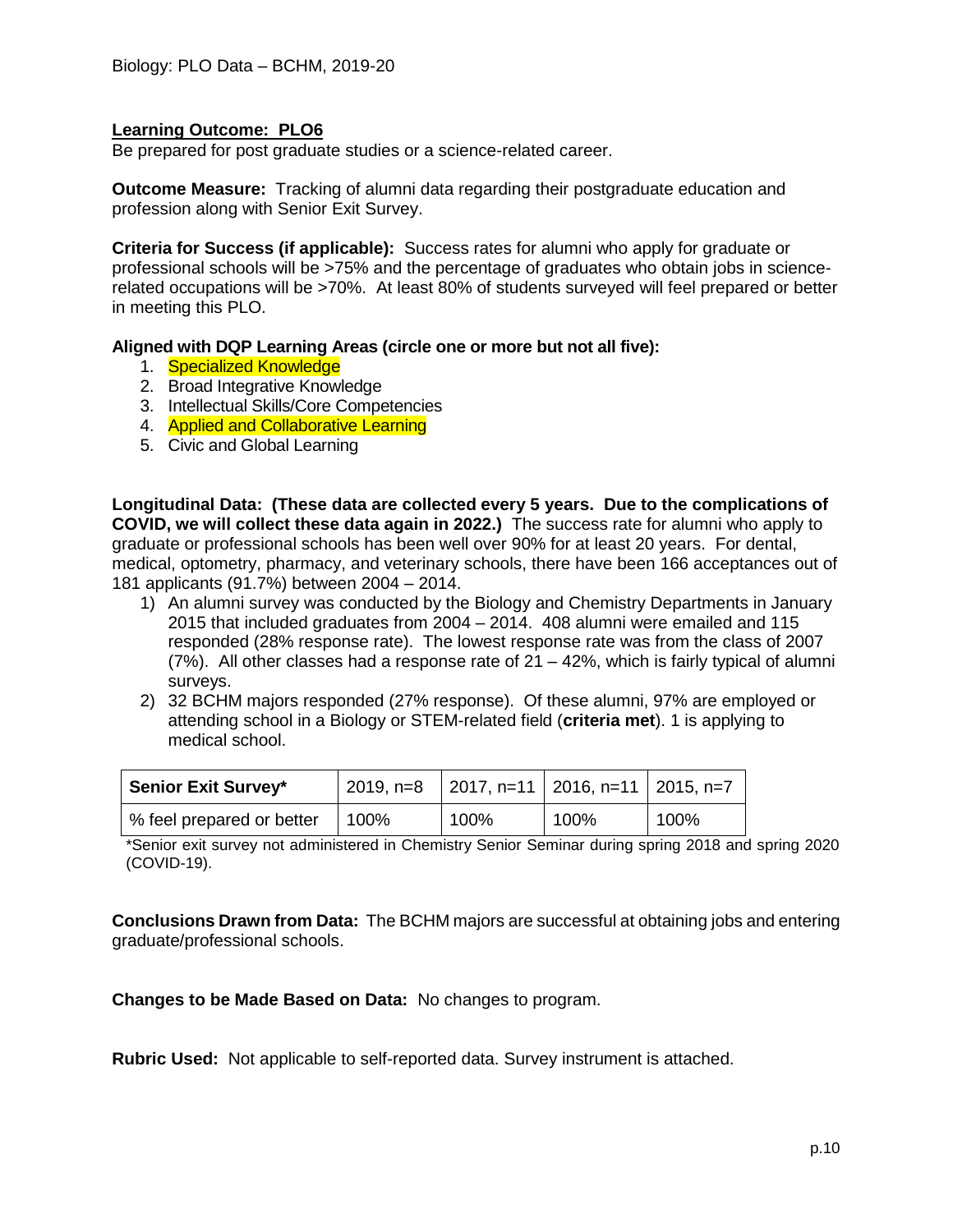Chemistry Seminar Exit Survey 2019 (Biology-Chemistry Major)

1) What is your current career goal?

- a) Professor
- b) Teacher
- c) Health professional please specify
- d) Biotechnology or pharmaceutical industry
- e) Academic or government lab
- f) Graduate student please specify field or specialty
- g) Other please specify

2) Rank how well prepared you were to meet the following program learning outcomes (goals) that were set for your major.

I. Students will demonstrate an understanding of the process of science, and of the concepts and theories of biology across a broad range of organizational levels: molecular, cellular, and organismal.

unprepared / somewhat unprepared / prepared / well prepared / extremely well prepared

II. Students will apply key concepts and principles in quantitative analysis. unprepared / somewhat unprepared / prepared / well prepared / extremely well prepared

III. Students will apply key concepts and principles in biochemistry. unprepared / somewhat unprepared / prepared / well prepared / extremely well prepared

IV. Students will apply key concepts and principles in bioinorganic chemistry. unprepared / somewhat unprepared / prepared / well prepared / extremely well prepared

V. Students will apply key concepts and principles in organic chemistry. unprepared / somewhat unprepared / prepared / well prepared / extremely well prepared

VI. Students will apply key concepts and principles in physical chemistry (thermodynamics and kinetics).

unprepared / somewhat unprepared / prepared / well prepared / extremely well prepared

VII. Students will use standard instrumentation and laboratory equipment to conduct scientific experiments and perform chemical characterization and analyses. unprepared / somewhat unprepared / prepared / well prepared / extremely well prepared

VIII. Students will participate in the life of the Biology and/or Chemistry Department by involvement in one or more of the following areas: research, biology and/or chemistry clubs, and/or various positions of responsibility serving as graders, tutors, stockroom workers and/or teaching assistants.

unprepared / somewhat unprepared / prepared / well prepared / extremely well prepared

IX. Students will develop a rationally defensible integration of science and faith. unprepared / somewhat unprepared / prepared / well prepared / extremely well prepared

X. Students will be prepared for post graduate studies or a science-related career. unprepared / somewhat unprepared / prepared / well prepared / extremely well prepared

3) Were you involved in the PLNU chemistry summer research program?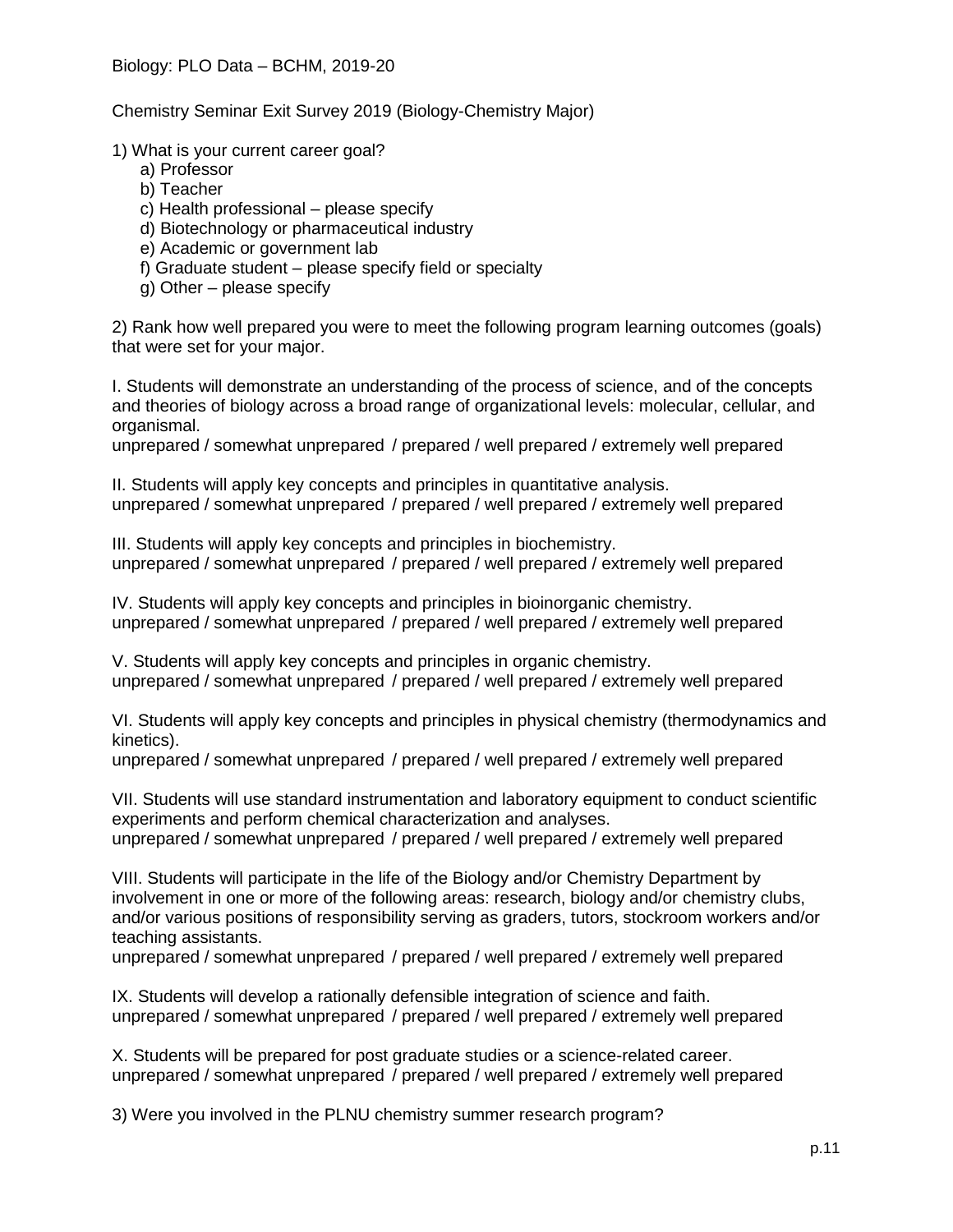- a) Yes describe what role this experience played in your learning of chemistry
- b) No describe why not
- 4) Do you have any suggestions related to the summer research program?

5) What were one or two aspects of the chemistry curriculum that might have been improved?

- 6) Do you feel prepared to take the next step academically?
	- a) Yes describe what experiences (classes) helped you to get there
	- b) No describe what additional or different experiences would have helped

7) If you were starting over as a freshman next fall, would you make any different decisions about your major, or about elective course choices, etc.?

8) Are there chemistry courses that PLNU does not offer that you would have liked to take?

9) Do you feel like you are a part of the chemistry department community? Why or why not?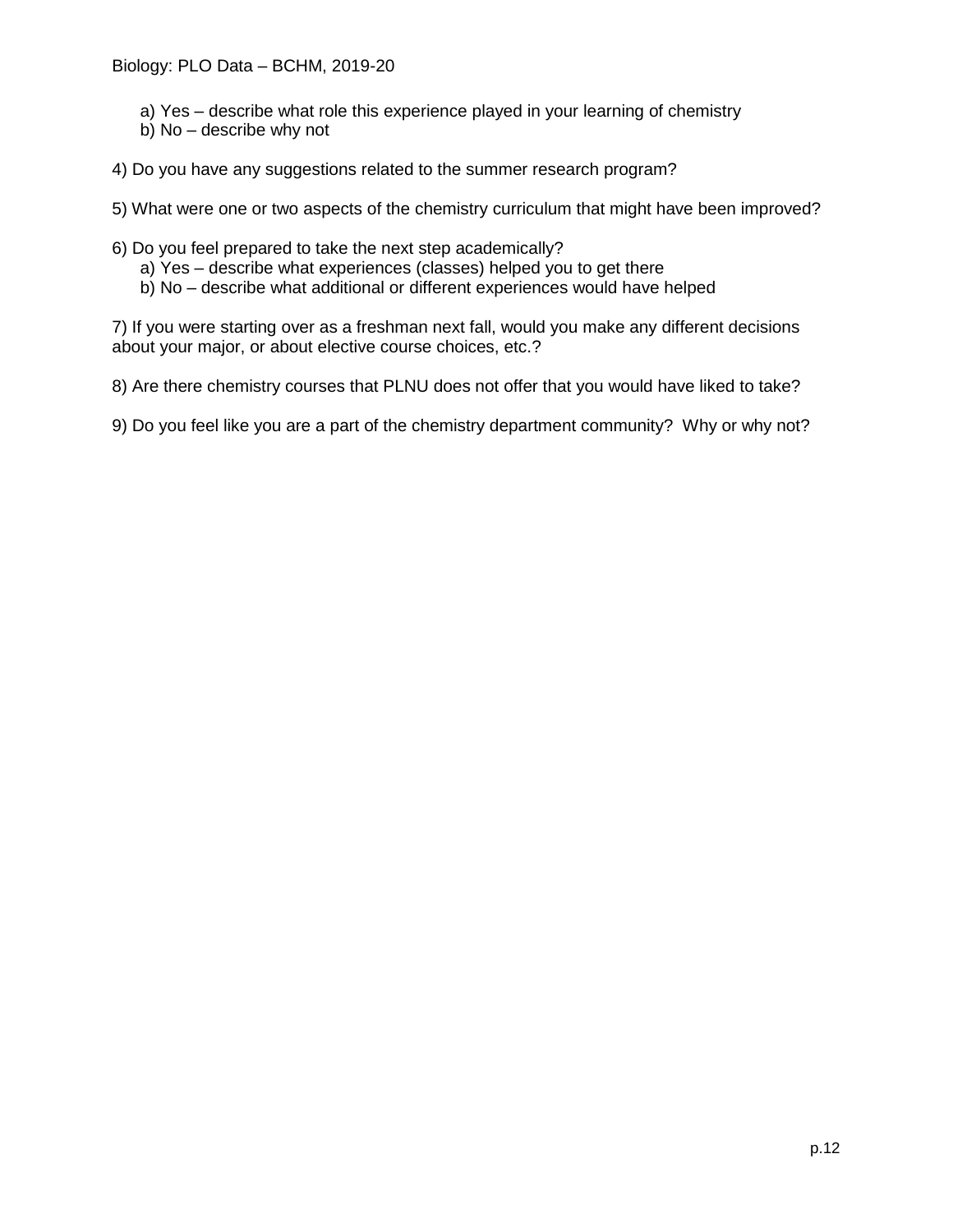Alumni Survey 2015

The Biology and Chemistry Departments are doing an extensive Program Review. We would greatly appreciate your feedback as a PLNU alum on your experience as a Biology or Chemistry major. This 15-question survey should take about 15 minutes to complete. If you provide your email address, we will also enter you into a drawing for one of three \$100 Amazon cards as a thank you for your time!

- 1) What year did you graduate from PLNU?
- 2) What was your major?
	- a) Biology-BA
	- b) Biology-BS
	- c) Chemistry
	- d) Biology-Chemistry
	- e) Environmental Science
- 3) What is your highest degree earned?
	- a) BA/BS
	- b) MA/MS
	- c) PhD
	- d) MD/DO
	- e) PA
	- f) DDS
	- g) DVM
	- h) OD
	- i) PharmD
	- j) Other please specify
- 4) What is your current professional situation?
	- a) Professor
	- b) Teacher
	- c) Health professional
	- d) Biotechnology or pharmaceutical industry
	- e) Academic or government lab
	- f) Graduate student please specify field or specialty
	- g) Other please specify
- 5) Rank how well we prepared you to meet the following goals that were set for your major. (Only PLOs for specified major selected in #2 will appear.)
	- a) Unprepared
	- b) Somewhat unprepared
	- c) Prepared
	- d) Well prepared
	- e) Extremely well prepared
- 6) Were you involved in the PLNU biology or chemistry summer research programs?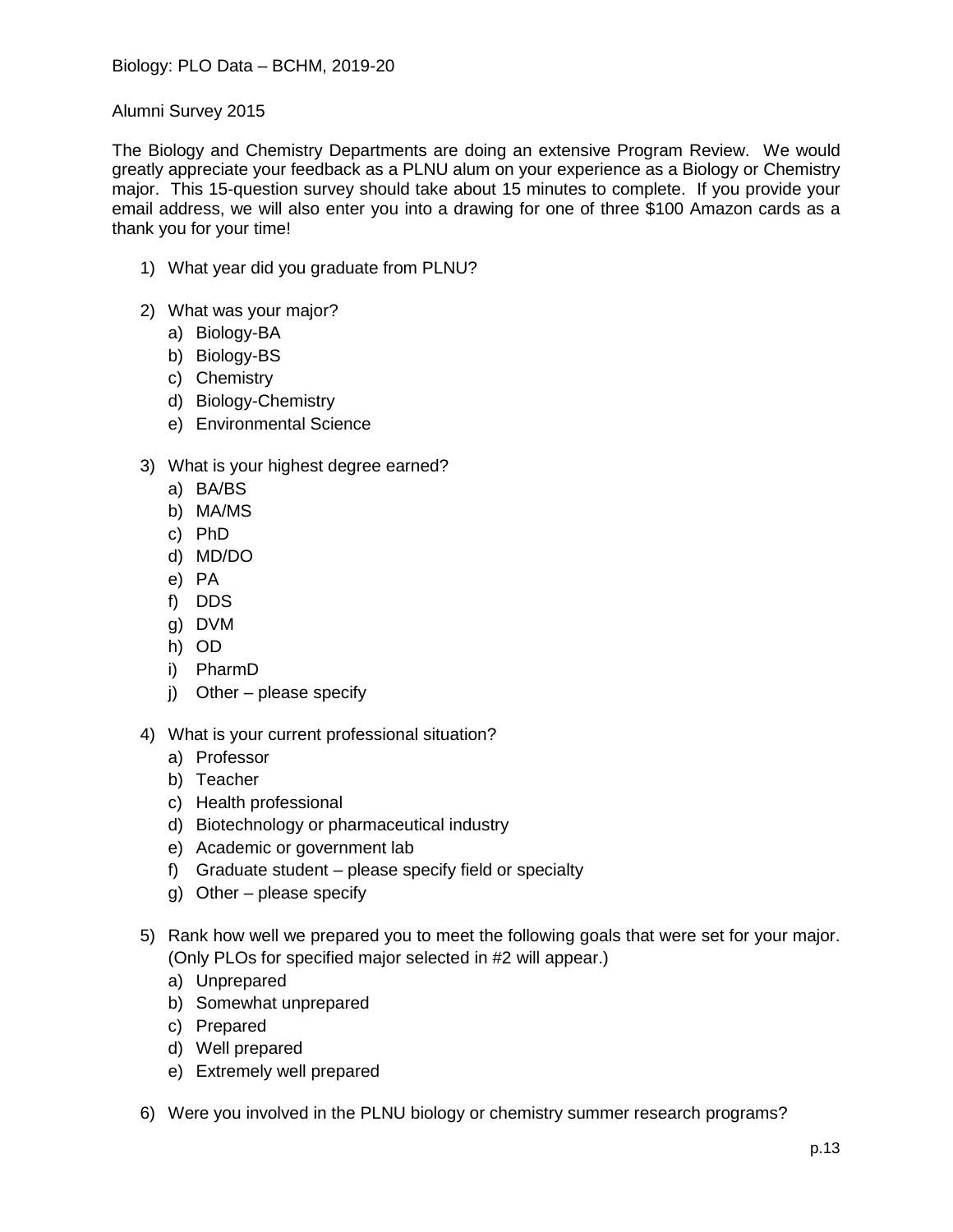- a) Yes describe how this experience is impacting your career.
- b) No
- 7) Which classes or experiences do you appreciate more now as opposed to when you had just graduated?
- 8) Is there any course, topic, or skill you've repeatedly encountered that you wish you had been taught at PLNU? Please explain.
- 9) If you are pursuing a career in environmental science, do you wish you had substituted an internship experience for a science elective while you were at PLNU?
	- a) I am not pursuing a career in environmental science.
	- b) I did an internship.
	- c) Yes, I wish I had done an internship while at PLNU.
	- d) No, I did not need to do an internship while at PLNU.

## Comments?

- 10) Do you wish you had taken any of the following options at PLNU?
	- a) BIO130/140 (Human Anatomy & Physiology)
	- b) Upper-division anatomy class
	- c) No, I didn't need an Anatomy class

## Comments?

- 11) What were one or two aspects of the biology curriculum that might have been improved to better prepare you for your profession or for further studies?
- 12) What were one or two aspects of the chemistry curriculum that might have been improved to better prepare you for your profession or for further studies?
- 13) Have you done any of the following? Check all that apply.
	- a) Recommended PLNU to a prospective student
	- b) Promoted PLNU to another person
	- c) Been involved with the alumni association
	- d) Donated to Research Associates
	- e) Other please specify.
- 14) Since you left PLNU, have you ever had a conversation in which you had to integrate Christian faith with scientific knowledge? Did you feel prepared scientifically? Did you feel prepared theologically? Check all that apply. Please describe the situation and your feelings about your preparation.
	- a) I've never had such a conversation.
	- b) I felt prepared scientifically.
	- c) I didn't feel prepared scientifically.
	- d) I felt prepared theologically.
	- e) I didn't feel prepared theologically.